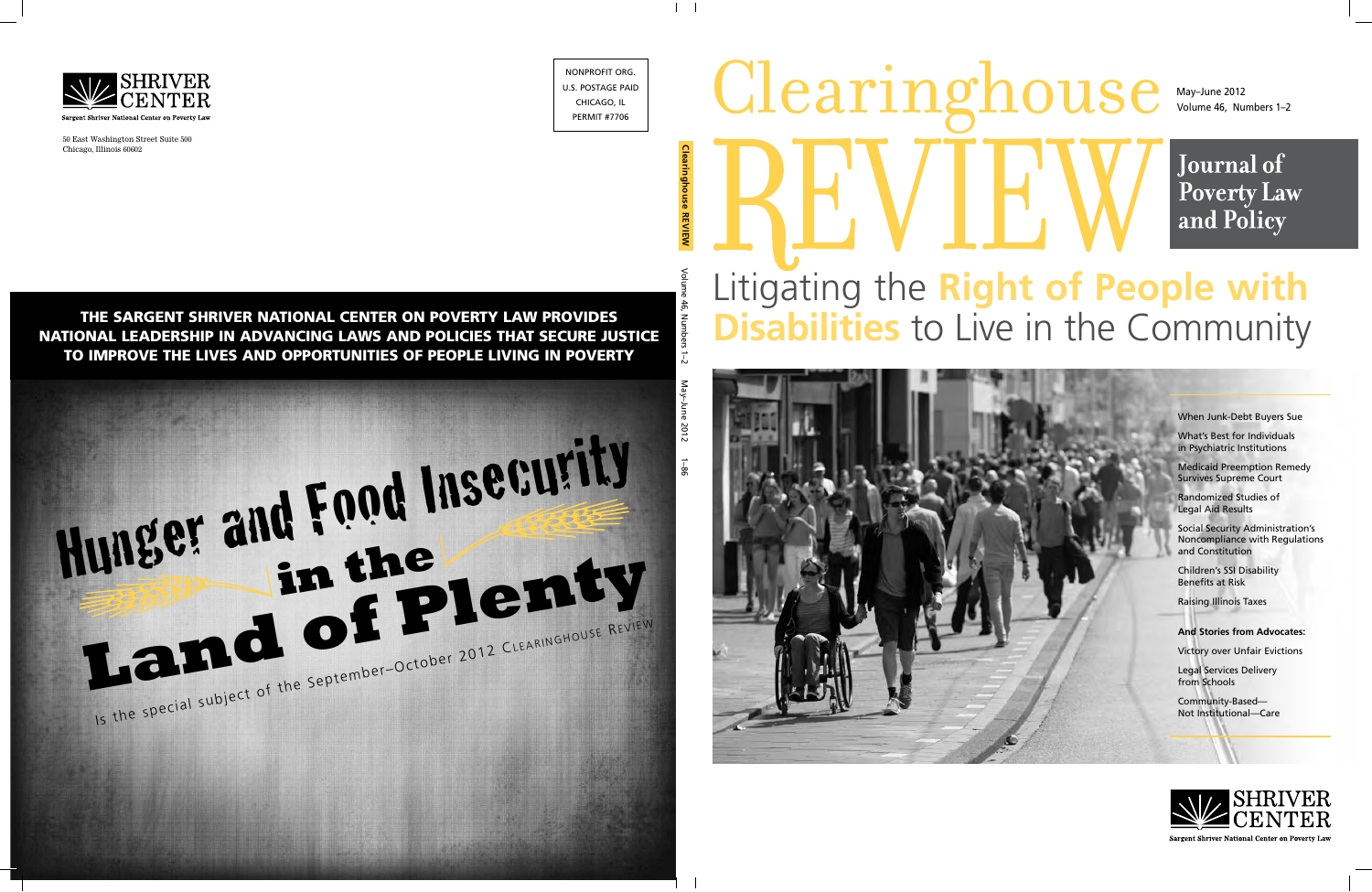## Goldberg on Life Support at the Social Security Administration

#### **Rachel Gershon (née Frazier)**  *Borchard Legal Fellow (2010–2011)*

National Senior Citizens Law Center [Rachel.Beth.Gershon@gmail.com](mailto:Rachel.Beth.Gershon@gmail.com)

#### **Gerald A. McIntyre** *Directing Attorney*

National Senior Citizens Law Center 3701 Wilshire Blvd. Suite 750 Los Angeles, CA 90010 213.674.2900 [gmcintyre@nsclc.org](mailto:gmcintyre@nsclc.org)

#### By Rachel Gershon and Gerald A. McIntyre

ver forty years ago the U. S. Supreme Court ruled in *Goldberg v. Kelly* that recipients of means-tested public benefits must be afforded the "opportunity to be heard" before their benefits can be suspended.<sup>1</sup> The due pro cipients of means-tested public benefits must be afforded the "opportunity to be heard" before their benefits can be suspended.<sup>1</sup> The due process clause requires, the Court held specifically, that *before any such suspension* the recipient must receive (1) "timely and adequate notice detailing the reasons for a proposed termination"; (2) "an opportunity to confront and cross-examine the witnesses relied on"; (3) the opportunity to present the recipient's own arguments and evidence orally; (4) the right to retain an attorney;  $(5)$  an impartial decision maker who did not participate in making the decision under review; (6) a decision that rests "solely on the legal rules and evidence adduced at the hearing"; and  $(7)$  notice of the decision which states the reasons for the determination and indicates the evidence relied upon.2

When recipients of Supplemental Security Income (SSI) appeal adverse determinations that reduce or suspend benefits, they too often face a roadblock at reconsideration, the first stage of the appeal process. $3$  That subsequent stages function more satisfactorily is of no benefit to someone who is denied due process at reconsideration or is otherwise prevented from completing the first stage. A broken appeal threatens the income, housing, and well-being of the very people it should protect. And, because SSI is linked to Medicaid eligibility in many states, a broken SSI appeal can cut off access to needed medical care.

The problem is not with Social Security Administration regulations; for the most part, these regulations conform to the requirements of *Goldberg* and constitutional due process.4 Rather, the problem is the agency's failure to follow its regulations, leading to due process violations that can have dramatically negative effects on individuals seeking to appeal adverse determinations.

1 *Goldberg v. Kelly*, 397 U.S. 254, 264 (1970).

2 *Id*. at 267–68, 270–71.

3 We focus here on nondisability appeals, i.e., appeals of suspensions and reductions that are based on a criterion other than disability. Some examples: a recipient is allegedly ineligible due to excess income or resources; a recipient is allegedly living in an institution or has been outside of the country; or a recipient has allegedly been paid more than the correct amount by the Supplemental Security Income (SSI) program.

4 See 20 C.F.R. §§ 416.1410, 416.1413, 416.1420, 416.1422 (2011).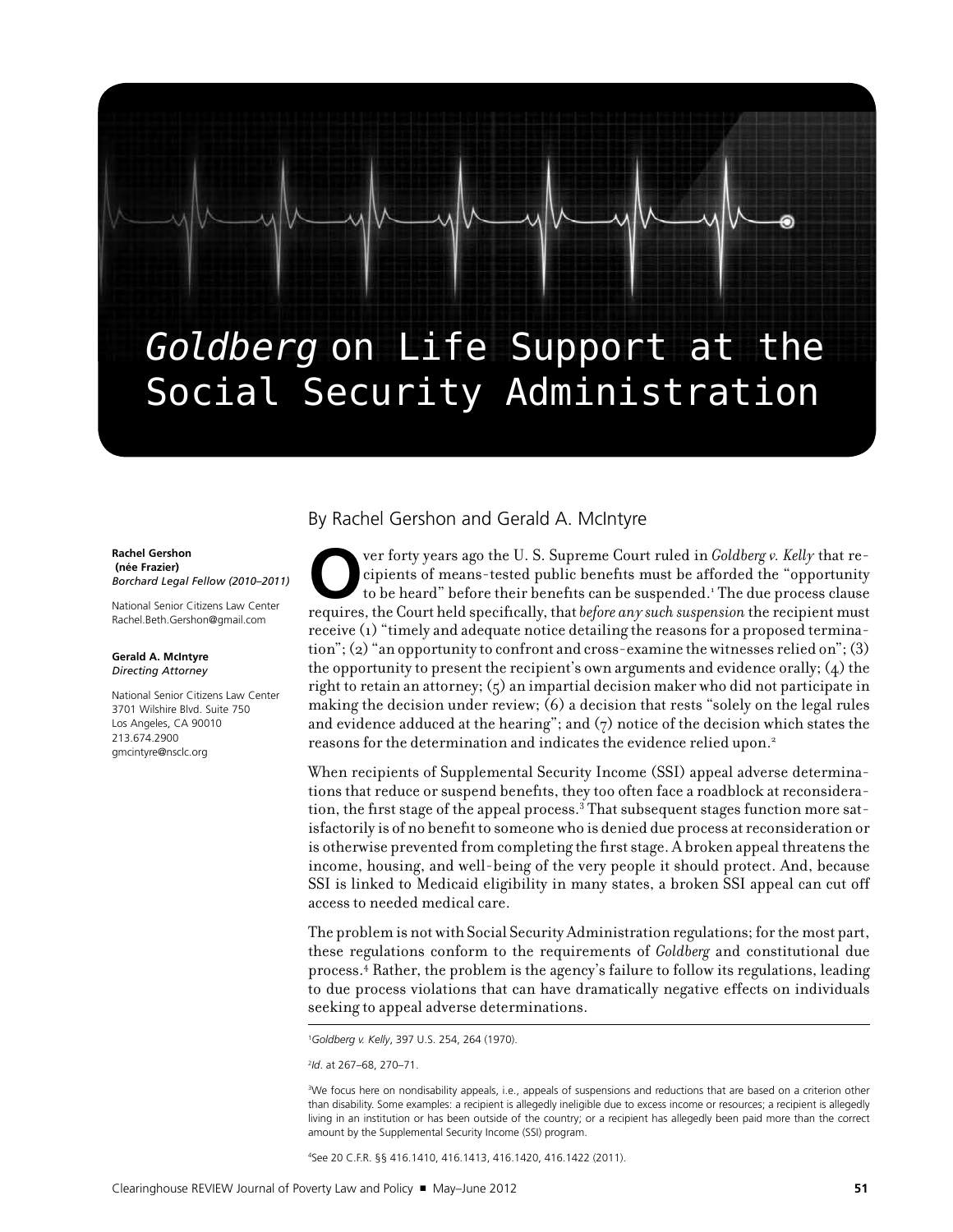In response to long-standing concerns and an increasing volume of complaints about how SSI appeals operate in Social Security Administration district offices, the National Senior Citizens Law Center decided to study SSI appeals at the ground level preliminarily. The center enlisted from diverse communities the cooperation of attorneys and other advocates who represent clients in appealing benefit suspensions and reductions at the critical reconsideration stage.5 Advocates from fourteen legal services programs in eleven states completed, for each of their SSI nondisability appeals, a questionnaire on compliance with Social Security Administration regulations governing reconsiderations. We summarize the results below. While the National Senior Citizens Law Center makes no claim of statistical significance as to any specific defects in reconsiderations, the results do highlight a pervasive dysfunction in how Social Security Administration district offices conduct SSI appeals. This dysfunction needlessly jeopardizes two groups who have no resources to fall back on: older Americans and people with disabilities.

#### **I. Social Security Administration Regulations**

Social security regulations establish a three-stage administrative appeal process that, on paper, protects the due process rights of SSI recipients who face a reduction or loss of benefits.<sup>6</sup> The three stages are reconsideration, a hearing before an administrative law judge, and review by

the agency's Appeals Council. The regulations require "[a]dvance written notice of intent to discontinue payment because of an event requiring suspension, reduction ... or termination of payments...," known as a Notice of Planned Action.7 The regulations go on to state that "[i]f an appeal is filed within 10 days of receipt of the notice, the payment shall be continued or reinstated at the previously established payment level … until a decision on such initial appeal is issued."8

SSI recipients may choose among three methods of reconsideration: case review, informal conference, or formal conference.9 Of these, only the formal conference meets the requirements prescribed by *Goldberg* for means-tested public benefits.

#### **A. Case Review**

A recipient who selects case review must be given the opportunity to "review the evidence in [the Social Security Administration's] files and then to present oral and written evidence to [the agency]."10 The Social Security Administration should then use this evidence to review its determination and make a reconsidered determination based on the preponderance of the evidence.<sup>11</sup> Whoever makes the reconsidered determination must not have been involved in the initial determination.12 The agency must then send the recipient a written notice of its reconsidered determination, giving the specific reasons for the determination and explaining the right to a hearing before an administrative law judge.<sup>13</sup>

5 The study focused on the first of the four SSI appeal stages and did not include appeals of adverse disability determinations, for which state agencies, not the Social Security Administration, handle the first step of the appeal.

6 20 C.F.R. § 416.1400(a).

7 *Id*. §§ 416.1336, 416.1404.

<sup>8</sup>Id. § 416.1336. Generally "receipt" is presumed to occur five days after the date printed on the advance notice, unless recipients can show that they did not receive the notice within five days (*id*. § 416.1401). The Social Security Administration must halt recoupment of an overpayment pending a determination on reconsideration if an appeal is filed within thirty days of the date printed on the notice (plus five days for mailing) (Program Operations Manual System (POMS) § SI 02220.017(d) (2012)). If the appeal is filed later, benefits may continue if the SSI recipient can establish good cause for late filing (20 C.F.R. §§ 416.1409(b), 416.1411; POMS § GN 03101.020.B.2 (2011).

9 20 C.F.R. § 416.1413.

<sup>10</sup>*Id*. § 416.1413(a).

<sup>11</sup>*Id*. §§ 416.1413(a), 416.1420.

<sup>12</sup>*Id.* § 416.1420.

13*Id*. § 416.1422.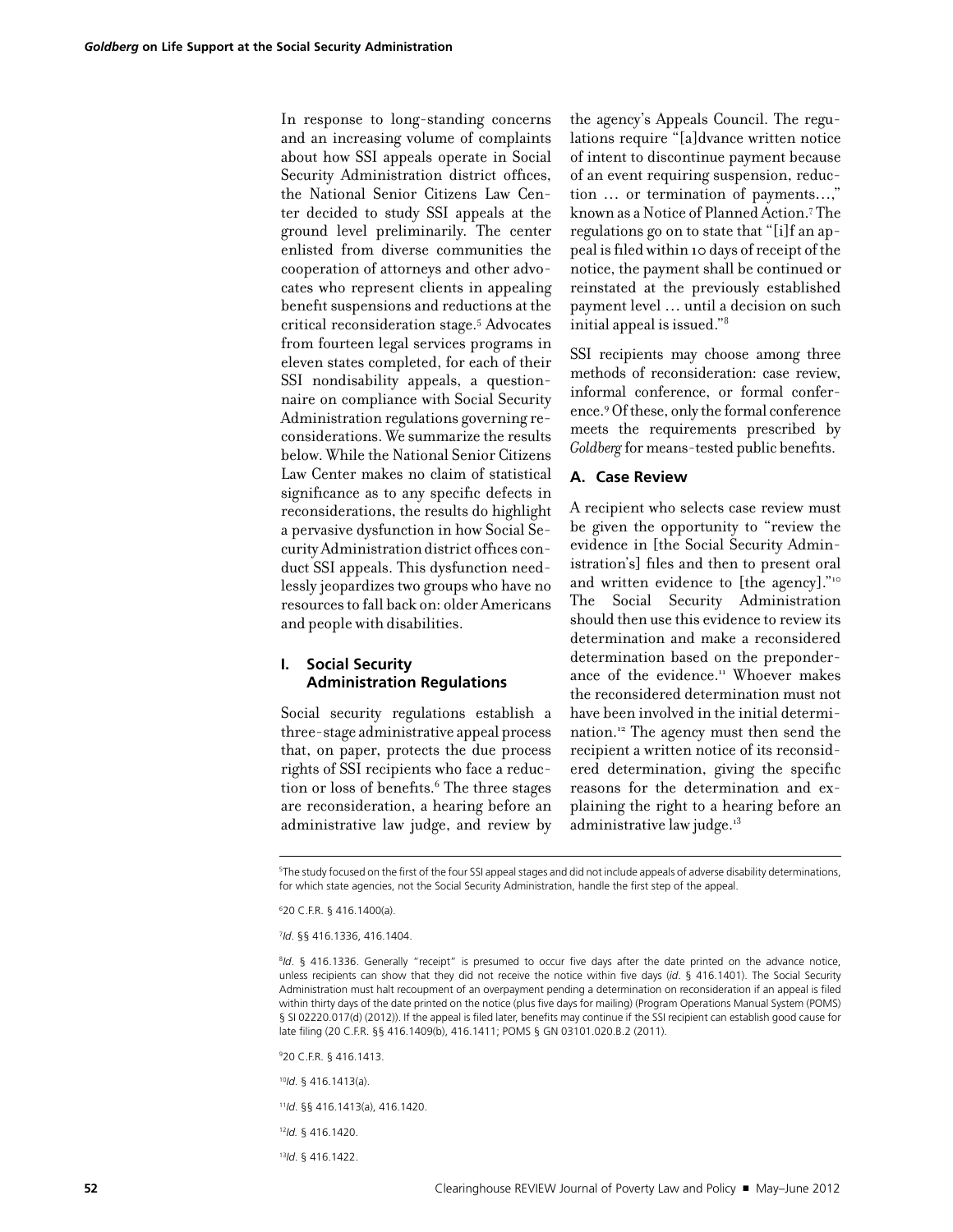#### **B. Informal Conference**

If an SSI recipient chooses the "informal conference" option, all the requirements for case review still apply.14 Regulations require the Social Security Administration, "as soon as [it] receives a request for a … conference, [to] set the time, date, and place for the conference" and to send written notice about the conference to the recipient at least ten days in advance unless all parties agree to a shorter notice period.15 Normally the date for the conference must be within fifteen days of the reconsideration request, but that time may be extended if the agency believes that "delay will ensure that the conference is conducted efficiently and properly."16 The recipient may choose whether to appear in person or by telephone; while normally held at a Social Security Administration office, the conference may be held elsewhere in person if "circumstances … make this arrangement reasonably necessary."17 At the informal conference the parties may present witnesses; "a summary record … will become part of the case record," and "[t]he official who conducts the proceeding will make the reconsidered determination."18

#### **C. Formal Conference**

If the recipient chooses a "formal conference," all the informal conference procedures are followed, with this: the parties may ask the Social Security Administration "to subpoena adverse witnesses and relevant documents" and may cross-examine adverse witnesses, as required under *Goldberg*. 19

Because the time for requesting reconsideration with full benefit continuation is so short, advocates and recipients alike too often give insufficient thought to which method of reconsideration to choose and routinely request case review or indicate no choice at all. In doing so, advocates and recipients waive due process rights. In some situations choosing case review or an informal conference may be appropriate, but this choice should be made carefully, with attention to the facts of the individual case and what is required to prove them. If there is any doubt, the advocate should select the formal-conference option to preserve due process rights.

#### **II. Due Process Violations in SSI Appeals**

Our study of how Social Security Administration district offices responded to requests for reconsideration of SSI suspensions and reductions found widespread due process violations that had major impact on SSI recipients.<sup>20</sup> These violations occurred even when one would expect greater adherence to regulatory standards because recipients were represented by attorneys or other experienced legal advocates. No doubt unrepresented claimants fare worse.

#### **A. Failure to Process Appeal Requests**

Although federal regulations require the Social Security Administration to schedule a conference upon receiving a reconsideration request, all the attorneys we interviewed reported that the agency often did not contact them or their clients for months or years after an SSI request for reconsideration had been filed and usually did so only after multiple phone calls, e-mails, and faxes. In reviewing clients' agency case files, some attorneys uncovered evidence of old appeal

20We also found major due process and statutory violations affecting social security beneficiaries requesting reconsideration, as well as violations affecting both SSI and social security beneficiaries who request waivers of overpayment adjustment and recovery (see *infra* III. Due Process Violations in Response to Waiver Requests).

<sup>14</sup>*Id*. § 416.1413(b).

<sup>15</sup>*Id*. § 416.1413c.

<sup>16</sup>*Id*. § 1416.1413c(c).

<sup>17</sup>*Id*. § 1416.1413c(d).

<sup>18</sup>*Id*. § 416.1413(b).

<sup>19</sup>*Id*. § 416.1413(c).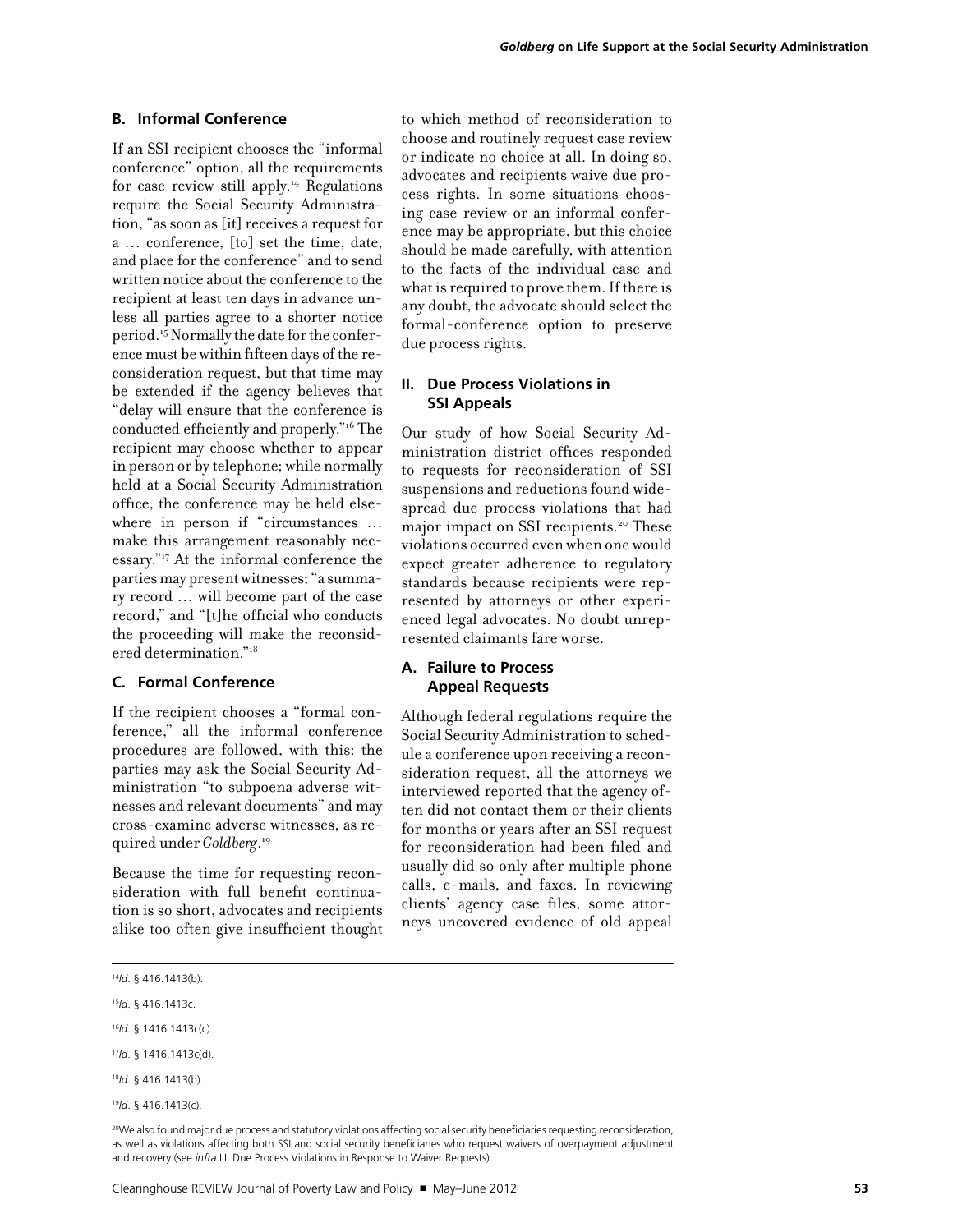#### **Obtaining Information from the Social Security Administration**

Overpayment notices seldom explain how the overpayment arose …. Even reconsideration determinations seldom give a good accounting of how the overpayment was computed.

—Charles T. Hall, Social Security Disability Practice § 5.20 (2009)

Although we do not focus here on the quality of information that the Social Security Administration gives to Supplemental Security Income (SSI) and social security beneficiaries, the issue deserves some attention as a backdrop to the appeal process. In our study, severely limited access to accurate information on recipients' own cases emerged as an overarching theme and source of frustration for recipients and their advocates.

**Notices of Benefit Reduction and Suspension Were Often Incomplete or Incomprehensible.** When the Social Security Administration makes a determination to reduce or suspend benefits, it must give clear notice that explains the facts on which the decision is based and the agency's reasoning (20 C.F.R. § 416.1404 (2011)). When an overpayment is assessed against an SSI recipient, the agency must specify the months for which an overpayment is assessed and the amount of income the agency alleges that the recipient received during each of those months (20 C.F.R. § 416.558(a)); *Ford v. Shalala*, 87 F. Supp. 2d 163 (E.D.N.Y. 1999)). Notices are often indecipherable or so vague that the recipient cannot prepare a proper rebuttal.

**When Individuals and Their Advocates Contacted Social Security to Get Further Information, They Were Often Rebuffed.** Social Security Administration employees are instructed to give recipients access to their files, especially the parts that are relevant to adverse actions (Program Operations Manual System §§ GN 03101.120, GN 03102.200 (2012)). In practice files are not made available. The social security advisory board admitted "the near impossibility of getting through to some local field offices by phone" (Social Security Advisory Board, Statement on the Supplemental Security Income Program (June 1, 2009), [http://1.usa.gov/IcSDf](http://1.usa.gov/IcSDft)t). And when claimants and advocates come to the district office, the relevant information in a client's electronic file is located in many different places and employees often cannot find the relevant information. Advocates reported being told that the information was in the computer but could not be shown to the advocate.

> requests from three to four years earlier, with no indication that the agency had responded to those requests. One California attorney said that,

[w]ith our district office, it takes a very long time to hear a response after filing a request for reconsideration and generally takes phone calls, letters and eventually the scheduling of an appointment before we receive a response. In essence I am not sure the request would be followed up on without the telephone calls and letters.<sup>21</sup>

From advocates' reports, Social Security Administration representatives at district offices appear to be simply overwhelmed by the caseloads they are expected to handle. As a result, claims are not processed. Because one cannot proceed to the next step of the administrative appeal without a determination on reconsideration and because recipients must exhaust their administrative remedies before a civil action may be filed, such delays effectively bar relief.<sup>22</sup>

#### **1. Lost Paperwork**

The Social Security Administration does not uniformly log requests for reconsideration as the requests are received.<sup>23</sup> As a result, the agency appears regularly to lose paper requests and supporting material, even when requests are sent by certified mail and an agency employee signs the return receipt. One Maryland advocate lamented that "[m]y [local agency office] systematically loses docu-

<sup>21</sup>We quote several survey respondents here; we do not identify them by name in order not to impair their effectiveness in working with social security district offices.

<sup>2220</sup> C.F.R. § 416.1430; see 42 U.S.C. § 405(g).

<sup>&</sup>lt;sup>23</sup>The Social Security Administration is attempting to improve the way reconsideration requests are handled in local offices and is developing a uniform system for logging requests for reconsideration.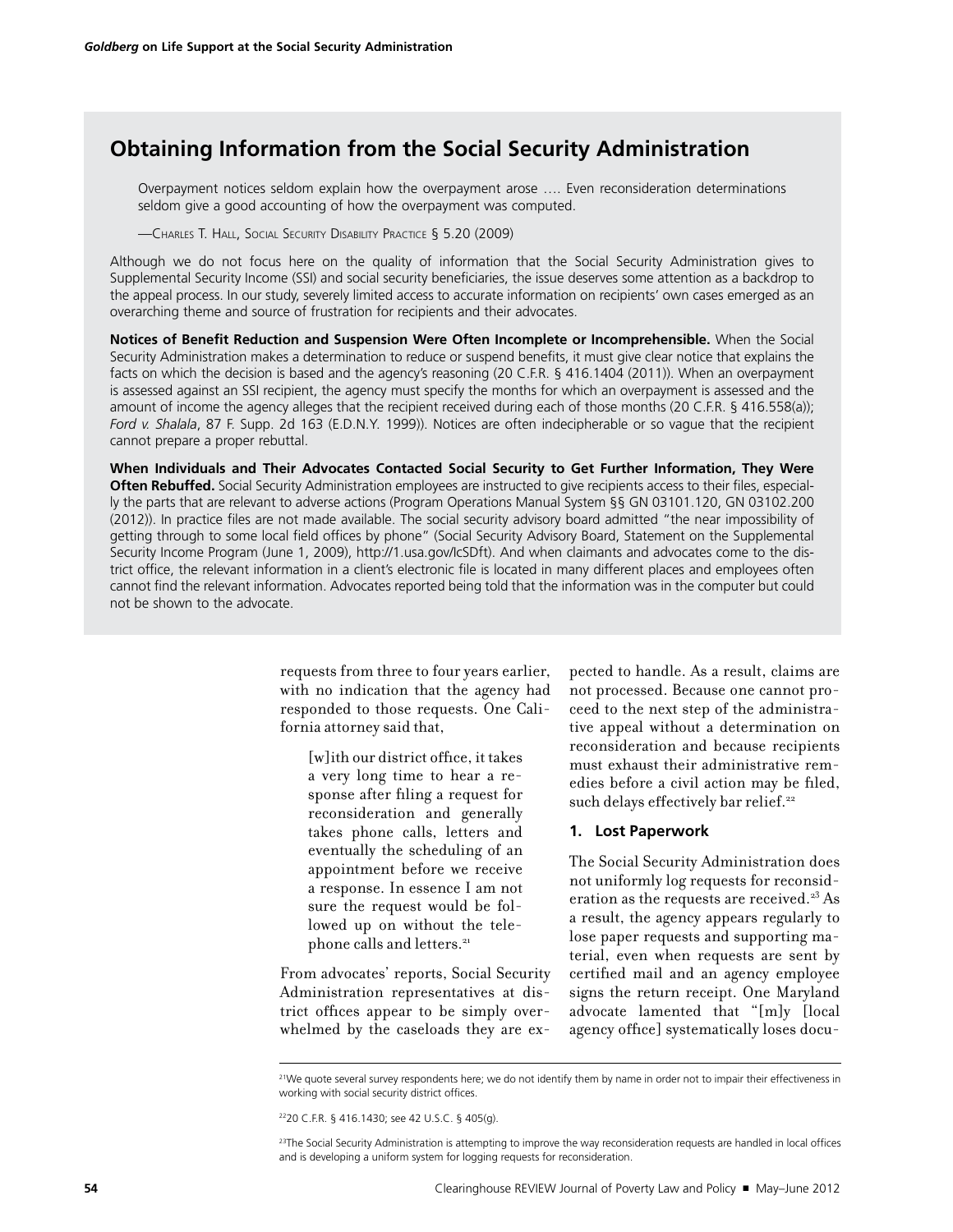ments, appeals that are mailed there…. I file reconsiderations and have proof that they were received, but claimants and I get no decision on them. They simply do not get processed and, unless I hound [the agency], nothing happens."

Because benefits continue unchanged only if a recipient files a request for reconsideration within ten days (plus five days for mailing) of a notice of planned action, a Social Security Administration office's loss of an appeal request or supporting evidence can permanently affect an individual's rights. If a request for reconsideration is not filed within the sixty-day statute of limitations, the right to appeal is forfeited entirely.<sup>24</sup> An overwhelming majority of people are unrepresented at this stage and are unlikely to be able to prove that they filed their request within the requisite time. One California advocate reported that her client was denied the right to a conference because the agency claimed that it could not find any record that a request was filed. Almost a year later the request was found in a burlap bag under an agency employee's desk.

#### **2. Refusal to Accept Appeals and Claims that Appeals Are Not Allowed**

Staff at local Social Security Administration offices must help a recipient file an appeal anytime the recipient disagrees with a determination.<sup>25</sup> When recipients want to appeal after the time limit expires, agency employees are instructed to develop the appeal to ascertain whether the recipient had good cause for late filing.26 However, agency employees do not always help in filing appeals, and sometimes recipients or their advocates are actually told that they may not appeal.

A Social Security Administration representative told a Maryland paralegal representing a client who was appealing an overpayment not to bother filing because the appeal would just be denied. The client eventually prevailed at the next level of appeal before an administrative law judge and received \$11,000 in back benefits. In another case, an Oregon man was told that he could not appeal a suspension of his benefits. When the man complained to the agency district office, the office wrote to him on agency letterhead stating that his issue (the suspension of benefits based on an outstanding arrest warrant) was not "appealable," even though courts in other cases had already determined the agency's policy to be unlawful. This exact scenario recurred on countless occasions all across the country. In view of the barriers that advocates face in ensuring that an appeal is processed, how people without representation can challenge incorrect determination is hard to imagine, and most people who appeal an issue other than disability have no access to an attorney or other representation.<sup>27</sup> Few legal aid providers take these cases, and such providers handle only a limited number.

Besides, in effect, denying individuals the right to appeal adverse determinations, district offices' failure to process and respond to reconsideration requests wastes the hours that advocates and clients spend trying to convince district offices that requests have been made and must be acted upon. And, all too often, while such efforts are under way, recipients are without the subsistence income necessary to retain housing and obtain food.

#### **B. Failure to Continue Benefits Pending Appeal**

Even when appeals are filed within the advance notice period, benefits do not routinely continue. In the words of one California attorney, "[w]hen I am involved I have to … monitor that the benefits continue without interruption. The usual problem is that the office is

2420 C.F.R. § 416.1336(b).

<sup>25</sup>See POMS §§ GN 03101.120, GN 03102.200 (2012).

<sup>26</sup>POMS § GN 03101.010.A.2 (2011).

<sup>&</sup>lt;sup>27</sup>Private attorneys who handle social security cases generally do not take these cases because, unlike with appeals of denials of disability claims, the attorneys usually have no prospect of attorney fees paid from past-due benefits; with few cases offering a prospect of fees, most private attorneys have not developed the necessary expertise.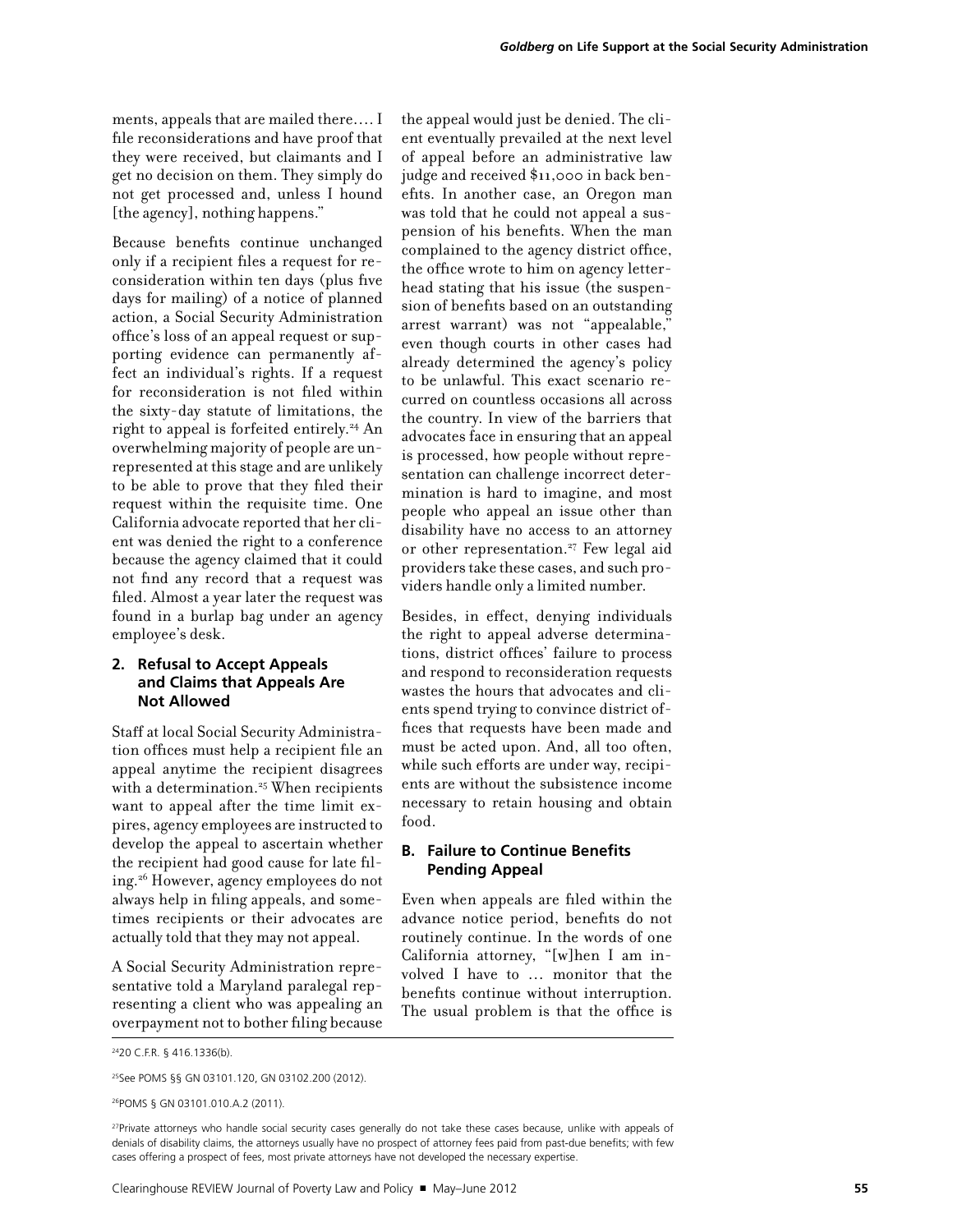backlogged and the appeal forms are not timely entered into the system."

One reason for this attorney's experience, which is common, is that when the Social Security Administration sends a notice to suspend benefits, the suspension is entered into the system and takes effect automatically fifteen days later without the need for any further input. If the SSI recipient files a timely request for reconsideration in order for benefits to continue, as *Goldberg* requires, an agency employee must manually enter the request into the system. Thus the increasingly common work backlogs in agency offices ensure that timely benefit continuation, as envisioned in *Goldberg,* will not occur.

In a case from the East Coast, Jessica received notice that her benefits were to be suspended. Jessica's attorney filed a request for reconsideration within the ten days required for continued benefits pending appeal, but the benefits were suspended. The attorney wrote to the district office manager about the unlawful suspension. The Social Security Administration restored the benefits for one month but withheld benefits again the next month, even though the request for reconsideration was still pending. As a result of the agency's actions, Jessica almost lost her apartment.

Failure to continue SSI benefits pending a reconsideration determination is particularly harmful to recipients. The maximum monthly SSI payment is only \$698 in most states, and few recipients have any assets in reserve. Even a slight interruption in benefits can cause hunger and homelessness for recipients who are awaiting a reconsidered determination.

#### **C. Failure to Hold Formal or Informal Conferences**

Even when recipients check "formal conference" on the request for reconsideration form and specifically request a formal conference in an accompanying letter brief, advocates report that conferences are rarely held. Often the Social

Security Administration makes a decision with no conference having taken place.

In one Minnesota case, an SSI recipient, Khadra, received benefits on the basis of disability due to the effects of a diabetic coma. Her attorney disputed an alleged overpayment and requested a formal conference. The Social Security Administration district office denied the request for reconsideration without offering a conference first. When Khadra's attorney reminded the office that Khadra was entitled to a conference, an agency representative claimed that a conference was not available on appeal.

When a conference does occur, the person conducting it often appears unfamiliar with the basic Social Security Administration rules governing conferences. Advocates report that the decision makers are unprepared or were involved in earlier determinations on the case. One advocate reported a "conference" conducted in a parking lot.

#### **D. Determinations that Disregard Basic Due Process**

Once an appeal is processed and a reconsidered determination made, the Social Security Administration must issue a written determination that clearly explains the facts and reasoning behind the decision.28 Advocates report that even when appeals are processed, determinations are often unwritten; the agency often proposes to take the same action at a later date, apparently with no institutional knowledge that its previous effort was reversed on appeal. Written notice is an essential safeguard.

Even when determinations are written, they often omit the facts and law on which the decision is based. One SSI recipient, Maria, was charged with an overpayment, and her benefits were suspended due to property whose ownership she disputed. Seven months after Maria filed an appeal, the Social Security Administration denied the reconsideration request in a notice stating, "Your Request

<sup>2820</sup> C.F.R. § 416.1422.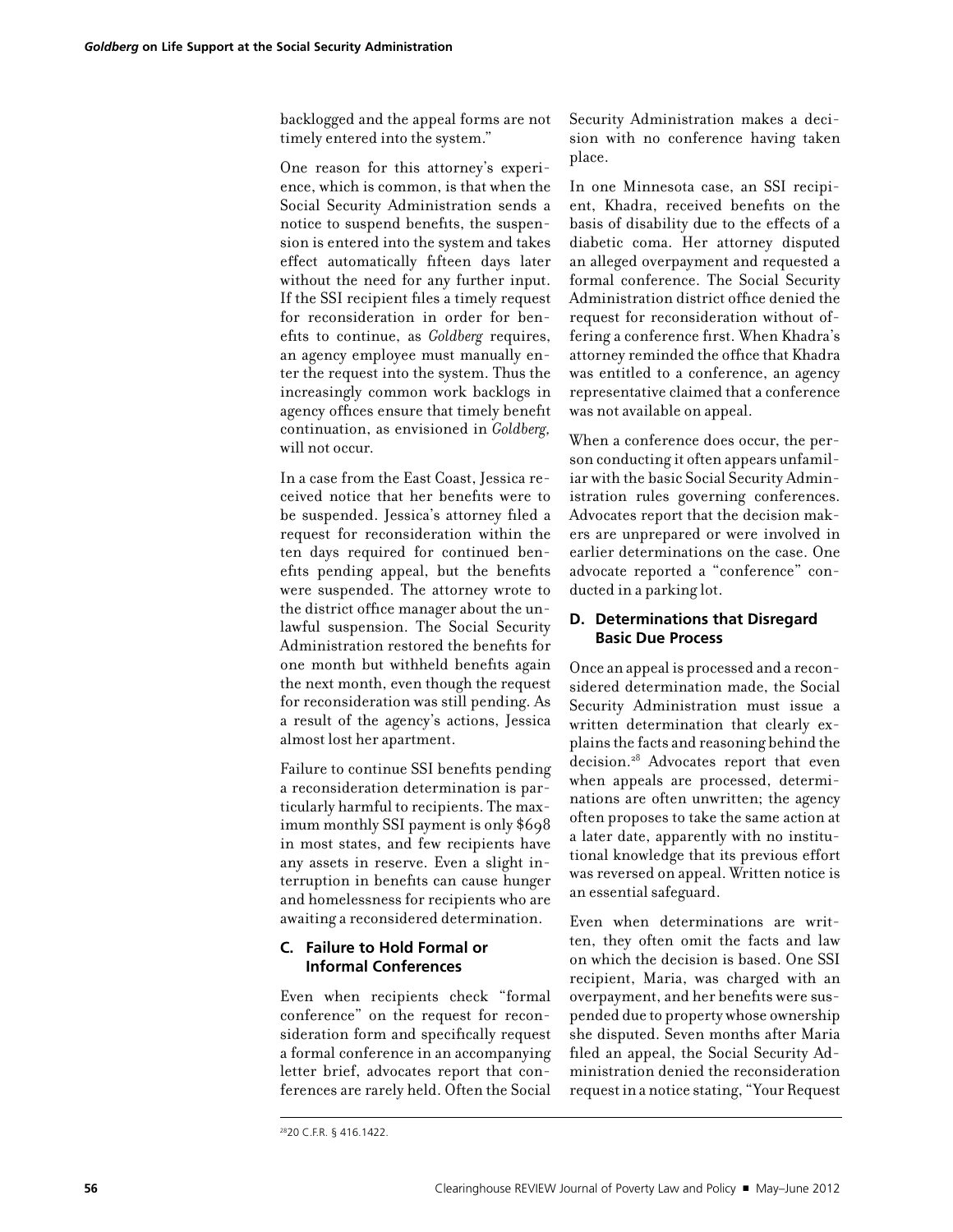for Reconsideration is being dismissed because … no decision has been made regarding [the] property…." Maria, facing homelessness without her benefits, moved hundreds of miles away to live with a relative.

The case of Rosa Martinez of Redwood City, California, illustrates well the level of dysfunction in appeals.29 A notice of planned action advised that her benefits would be suspended. The day Martinez received the notice she went to the Social Security Administration office to appeal but was told, despite the notice's written statement to the contrary, that the action could not be appealed. Her attorney gave her the agency's request-for-reconsideration form, which she completed, taking care to check the box requesting a formal conference and handing the form in the next day at the agency office. The same day she filed the request, the agency issued a notice of reconsideration affirming the suspension without ever presenting any evidence, let alone offering Martinez an opportunity for rebuttal. The suspension went into effect on the first of the next month. Far from being unusual, this scenario plays out regularly across the country.

#### **III. Due Process Violations in Response to Waiver Requests**

Complex financial eligibility rules combined with Social Security Administration delays in processing information often result in an SSI recipient having an incorrect benefit amount in a given month. Delays in recording wage information of social security disability insurance beneficiaries can result similarly in payment of benefits for a month when benefits should not have been paid.<sup>30</sup> In both programs those who are overpaid are normally obligated to repay the overpayment, unless they apply for and are granted a waiver of recovery.31 In order for a waiver to be granted, the individual must (1) be without fault in connection with the overpayment and  $(2)$  demonstrate that recovery of the overpayment would either defeat the purpose of the SSI or social security program or be against equity and good conscience.<sup>32</sup>

Perhaps the most common abuse in the waiver process is its inappropriate use when a recipient disputes either the existence or the amount of the overpayment. Many local social security offices almost reflexively encourage the recipient to file a waiver request instead of an appeal or, where an appeal has already been filed, treat the appeal as a request for waiver. Too many advocates are equally insensitive to the critical distinction between an appeal and a waiver request. A request for waiver of recovery of an overpayment is an admission that the overpayment exists and in the amount alleged. While such an admission may be appropriate in some circumstances, it is not at all appropriate, and appeal is the appropriate course, if there is any question as to the amount of the overpayment.33 The Social Security Administration is aware of the problem and has responded to advocates' requests by issuing good instructions that empha-

<sup>29</sup>*Martinez v. Astrue*, No. 08-4735CW (N.D. Cal. Sept. 26, 2009); see Gerald A. McIntyre et al., *Social Security Administration Retreats from "Unknowing Flight" Doctrine and Will Pay Hundreds of Millions in Back Benefits*, 43 Clearinghouse Review 479 (Jan.–Feb. 2010).

<sup>30</sup>While social security disability insurance does not have any financial eligibility rules, beneficiaries do not generally understand the complex rules that govern when wages make an individual ineligible for benefits.

3120 C.F.R. §§ 404.506, 416.550.

<sup>32</sup>The SSI program has an additional provision for granting a waiver if the individual is without fault and recovery would impede the efficient or effective administration of the program (20 C.F.R. §416.550(b)(3)). The Social Security Administration applies this provision to all overpayments of \$1,000 or less (POMS SI 02260.030B.2 (2011)).

<sup>33</sup>The granting of a request for waiver does not necessarily bar recovery from others. There are situations in which the granting of a waiver could decrease the chance that a subsequent waiver request will be granted (see POMS SI 02260.010B.5.e (2011)) ("Usually, we will find fault if the individual has incurred a similar overpayment in the past and at the time of the prior similar overpayment had reporting responsibilities explained to him or her. In this situation the individual should have had adequate knowledge of the effect of the change or event and of his or her obligation to report it.").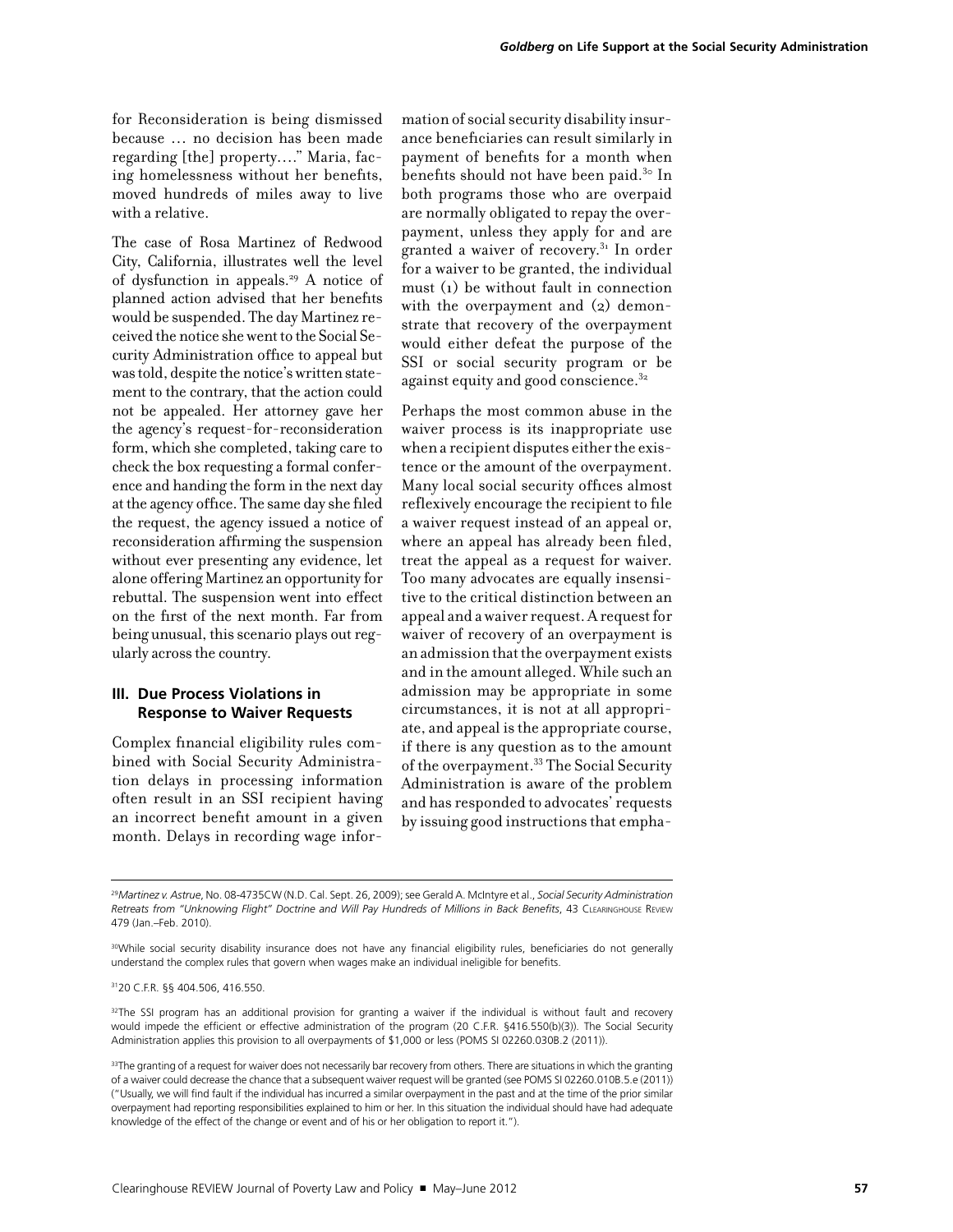size always processing appeals prior to processing waiver requests.34

Social security beneficiaries who file a request for waiver of recovery "are entitled to the opportunity for a prerecoupment oral hearing," the Supreme Court ruled in 1979.<sup>35</sup> Social Security Administration regulations appropriately implement this mandate for SSI as well as social security.36 If a beneficiary requests a waiver within thirty days of receiving the notice of overpayment, no recoupment should take place until after the initial waiver determination is made. $37$  Even if a beneficiary does not request a waiver until recoupment starts, once the request is made benefits should be restored to the original amount pending the waiver determination.38 After ensuring the continuation of benefits, the agency must review the documentation that the beneficiary submits to determine if waiver can be allowed in full.<sup>39</sup> If waiver can be allowed, the process ends there. However, if the documentation submitted does not support a waiver, the agency must send the beneficiary a notice of the date, time, and place of the personal conference, with the option of conducting the conference faceto-face, by telephone, or by videoteleconference.40 The file review must be held at least five days prior to the personal conference.41 At the personal conference the beneficiary has the right to be represented by an attorney, to testify, and to cross-examine witnesses.42 The decision maker at the conference must not have been previously involved in the issue under review and must issue a written decision setting forth findings of fact and conclusions in support of the decision. $4<sup>3</sup>$  This decision after the conference constitutes an "initial determination" on the waiver request. A beneficiary may thus file a request for reconsideration of this decision to commence an agency administrative appeal.

The actual treatment of waiver requests by social security district offices, however, does not match the process set forth in the regulations. As with requests for reconsideration, waiver requests often are not processed at all. This is true for both social security and SSI cases; as a result, people are denied their constitutional right to avoid recoupment or collection when a waiver request is pending. Individuals are also often denied their right to a personal conference before a negative determination is made.

A Nevada attorney reported that she filed a waiver request for an SSI client in January 2011. In April 2011 the attorney began to call and send faxes to the Social Security Administration office to inquire about the status of the waiver request; she received no response until July, when the agency asked about the client's wife's insurance benefit. In August, the attorney learned in a phone call with the agency that the waiver request had been denied back in April. Neither the client nor the attorney was ever notified of the right to a conference prior to denial of the waiver, as agency regulations require.44

34Social Security Administration, Emergency Message 10092 (Dec. 22, 2010). These same instructions also tell agency employees to treat those waiver requests which raise a question as to the existence or amount of the overpayment as if they were requests for reconsideration.

<sup>35</sup>*Yamasaki v. Califano*, 442 U.S. 682 (1979) (Title II); POMS §§ SI 02260.001A4 (2012) (SSI), SI 02260.006 *(*2012) (SSI).

3620 C.F.R. §§ 404.506 *et seq.*, 416.550 *et seq.*

<sup>37</sup>*Id*. § 404.506(b); Emergency Message 10092, *supra* note 36.

38See *supra* note 39.

3920 C.F.R. § 404.506(c).

<sup>40</sup>*Id.*

<sup>41</sup>*Id.*

- <sup>42</sup>*Id*. § 506(e).
- <sup>43</sup>*Id*. § 506(f).

<sup>44</sup>*Id*. § 416.557.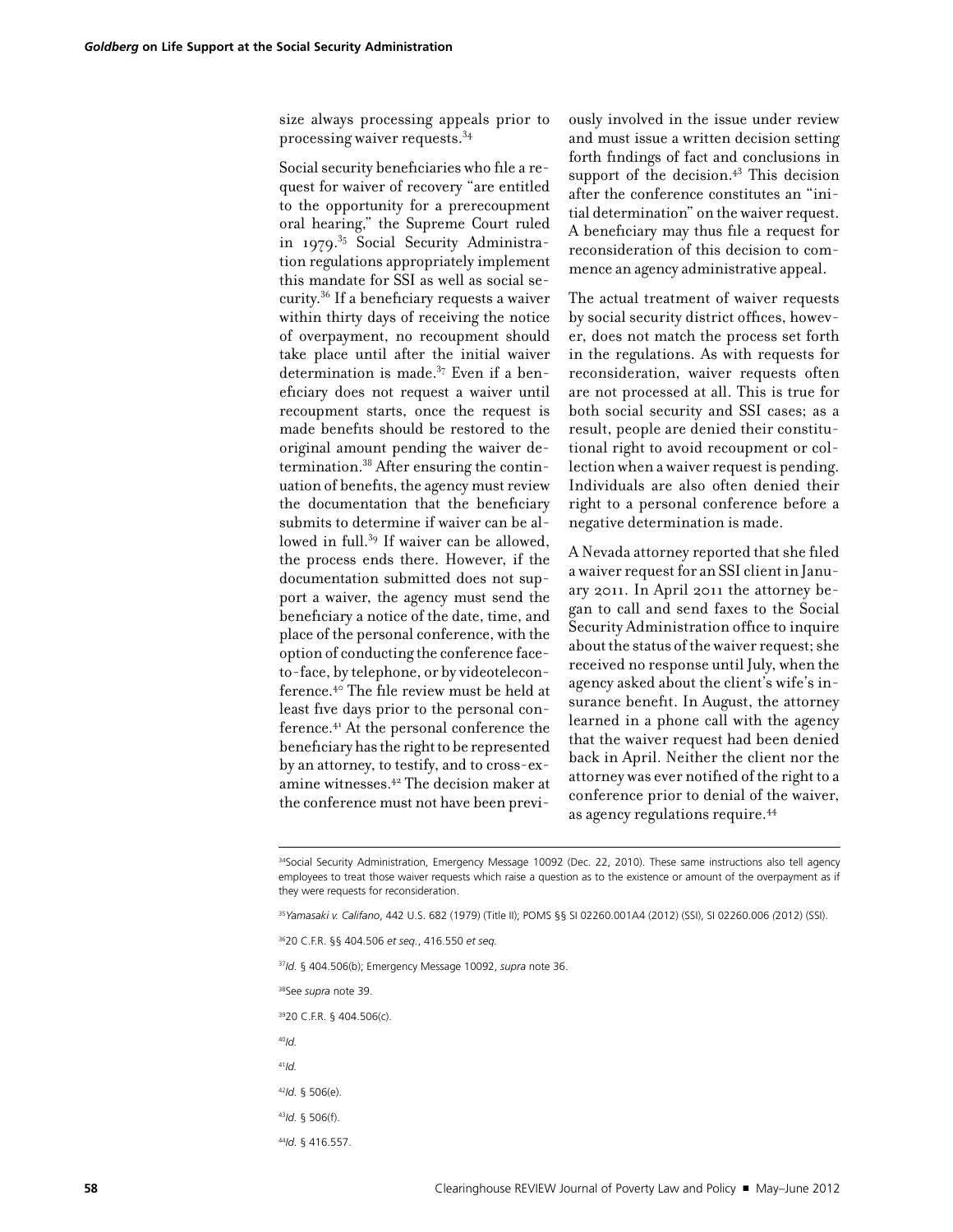Even when held, conferences are not conducted properly. We heard disturbing tales from around the country of conferences held only to discuss a payment plan instead of a recipient's eligibility for a waiver and of people being forced into payment plans without being allowed to make their case for a waiver.

#### **IV. Recommendations**

Although the Social Security Administration is making some improvements on its processing of nondisability appeals, the agency needs to do much better in ensuring minimum due process for individuals facing a possible loss of benefits. The agency should take at least the following steps to move in that direction.

#### **A. Train Social Security Employees More Effectively**

Social Security Administration employees who interact with the public should know that *all* initial determinations with respect to benefits may be appealed and that telling someone otherwise or talking someone out of appealing is never appropriate. Employees should also know that when someone seeks to appeal a determination after the deadline for benefit continuation or for any appeal has passed, employees have an affirmative duty to inquire about and develop a case for good cause for missing the deadline, even if the individual does not specifically request a finding of good cause.

The Social Security Administration should ensure that employees responsible for conducting reconsiderations have a basic knowledge of the fundamentals of due process and the specific requirements for conducting reconsiderations under agency regulations. The agency should ensure that those responsible for processing waiver requests are similarly well equipped. At present such basic knowledge is extraordinarily rare. For an

employee with a host of other responsibilities in a short-staffed organization to develop a solid grounding in the concept of due process, particularly when the employee has only infrequent exposure to processing reconsiderations, is a challenge. Perhaps an idea worthy of consideration would be to establish demonstration projects in one or two parts of the country; these specialized units would receive more extensive training, and all reconsideration requests would be assigned to them.

#### **B. Adopt a System to Track Appeals and Waiver Requests**

No process is in place to ensure that reconsideration and waiver requests are entered into the Social Security Administration's systems when received. An appeal can sit on an employee's desk for months, without anyone being accountable; processing of appeal and waiver requests is not tracked at the district office level to inform agency supervisors of an office's performance on these matters.

The Social Security Administration should put a system in place to ensure that all requests for reconsideration or waiver are logged in on the day they are received, that subsequent steps in processing the request through a reconsidered determination or approval or denial of a waiver are promptly recorded, and that such records are available to agency supervisors.<sup>45</sup>

#### **C. Ensure Continuation of Benefits when Reconsideration Is Requested Timely**

A notice of planned action to suspend SSI benefits triggers an automatic suspension of benefits fifteen days after the notice is sent. When a recipient appeals within the fifteen-day advance notice period, benefits are likely to be suspended anyway, in violation of *Gold-*

<sup>&</sup>lt;sup>45</sup>The Social Security Administration is considering a system for inputting nondisability appeals and tracking their processing at the district office level. If fully implemented, this system will definitely be an improvement, although questions may remain around the initial input.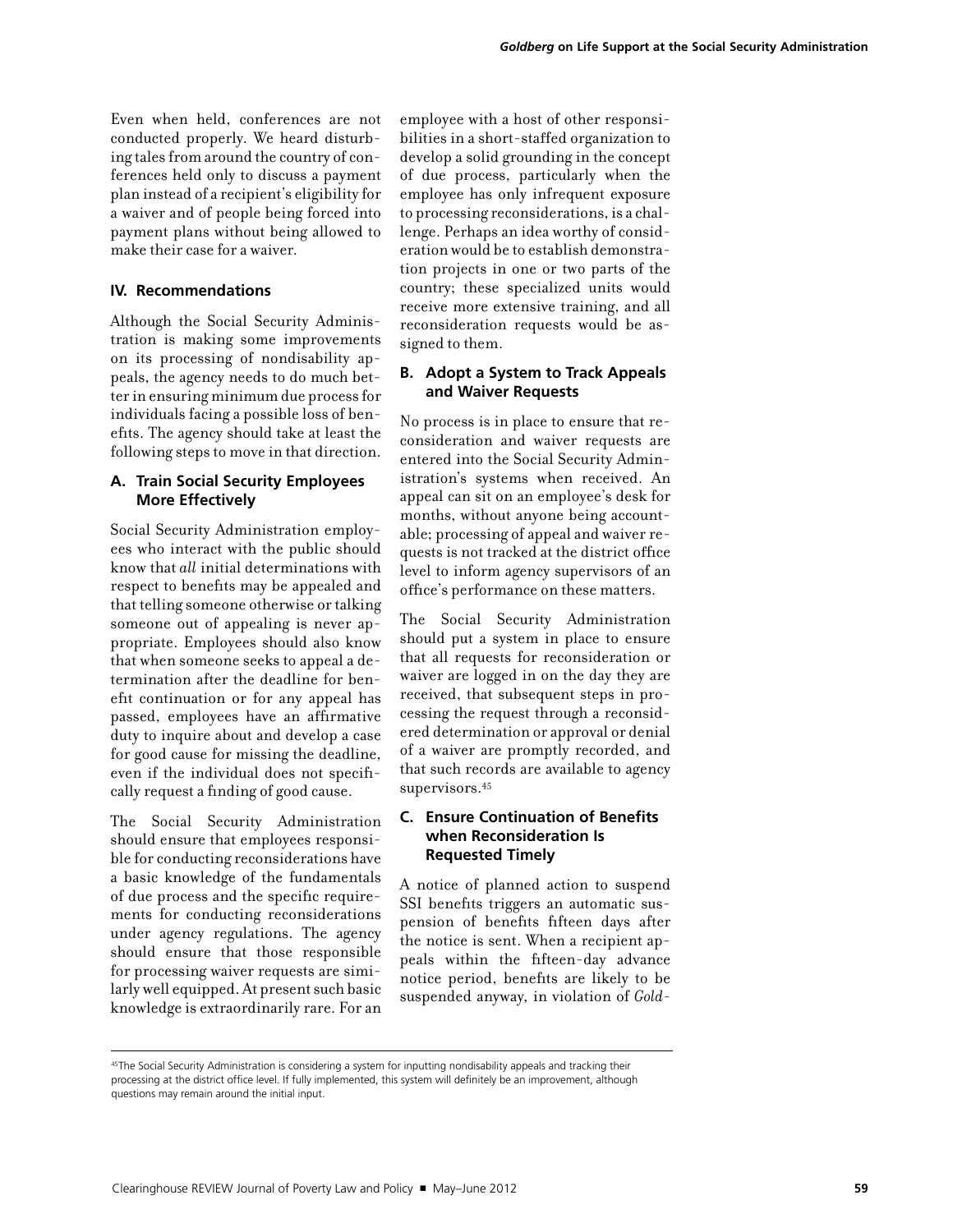*berg* and Social Security Administration regulations. This is so because stopping the suspension requires an employee to make a manual entry into the system, and severe workload pressures make timely manual entries unlikely. The agency should consider adding a step to benefit suspensions by requiring an additional input at least fifteen days after notice is sent in order to verify that no request for reconsideration has been filed. How the benefit continuation mandated by the Supreme Court more than forty years ago can become a reality is difficult to see without such a change.

#### **D. Give Recipients and Advocates Full Access to Files**

Recipients and their advocates are often forced to appeal without having adequate information about the basis for or the facts supporting a benefit suspension or reduction. Often appellants and their representatives are given no access to files at all prior to a reconsidered determination, while at other times they are allowed to see only some of the relevant files. The Social Security Administration should ensure that SSI recipients and advocates can see all relevant files regardless of the physical location of the files.